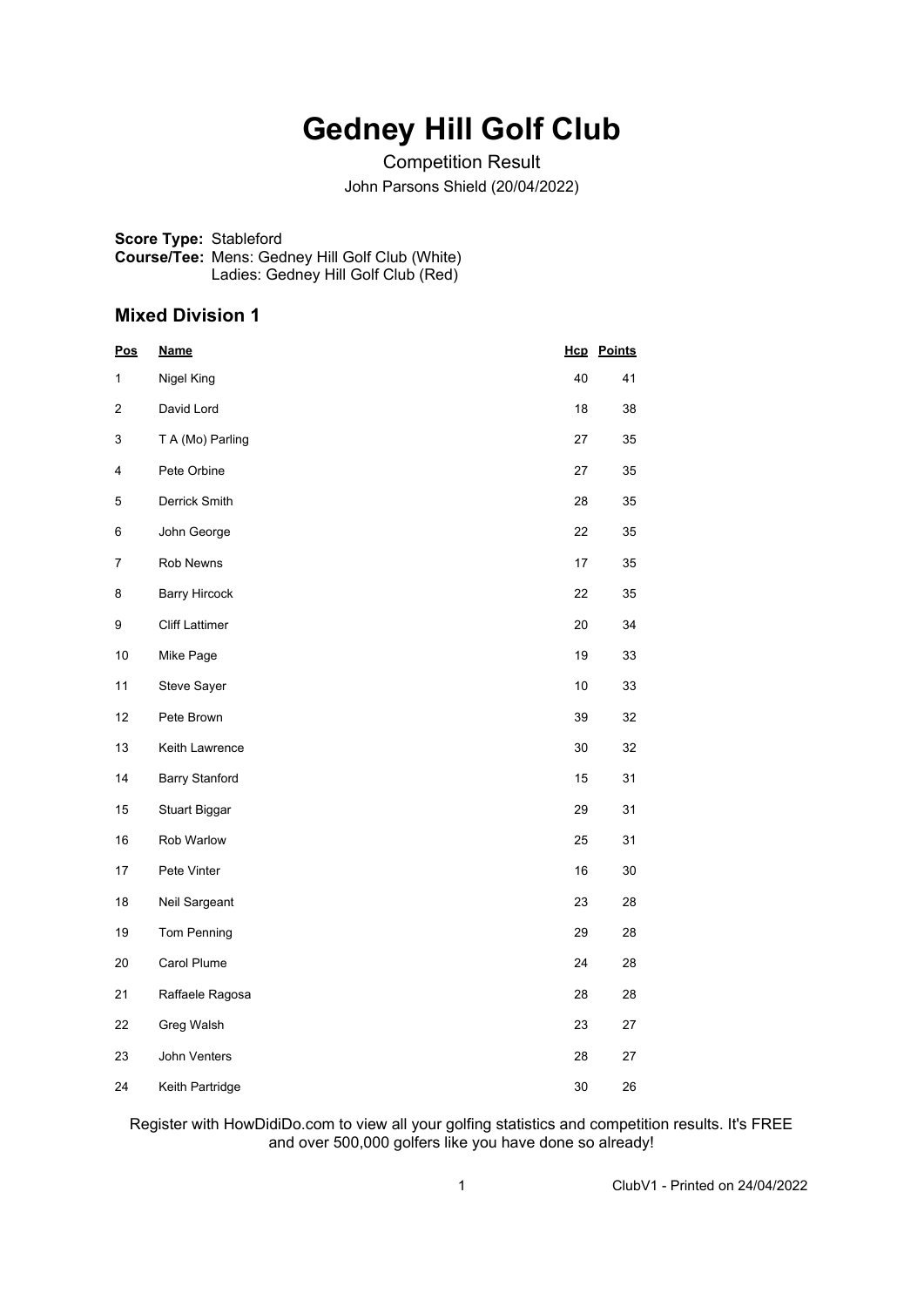#### **Score Type:** Stableford **Course/Tee:** Mens: Gedney Hill Golf Club (White) Ladies: Gedney Hill Golf Club (Red)

## **Mixed Division 1**

| Pos | <b>Name</b>           |    | <b>Hcp</b> Points |
|-----|-----------------------|----|-------------------|
| 25  | <b>Steve Steels</b>   | 15 | 26                |
| 26  | Steven Wellon         | 54 | 18                |
| 27  | Carl Claxton          | 30 | 13                |
| 28  | <b>Terry Grantham</b> | 45 | 10                |

Register with HowDidiDo.com to view all your golfing statistics and competition results. It's FREE and over 500,000 golfers like you have done so already!